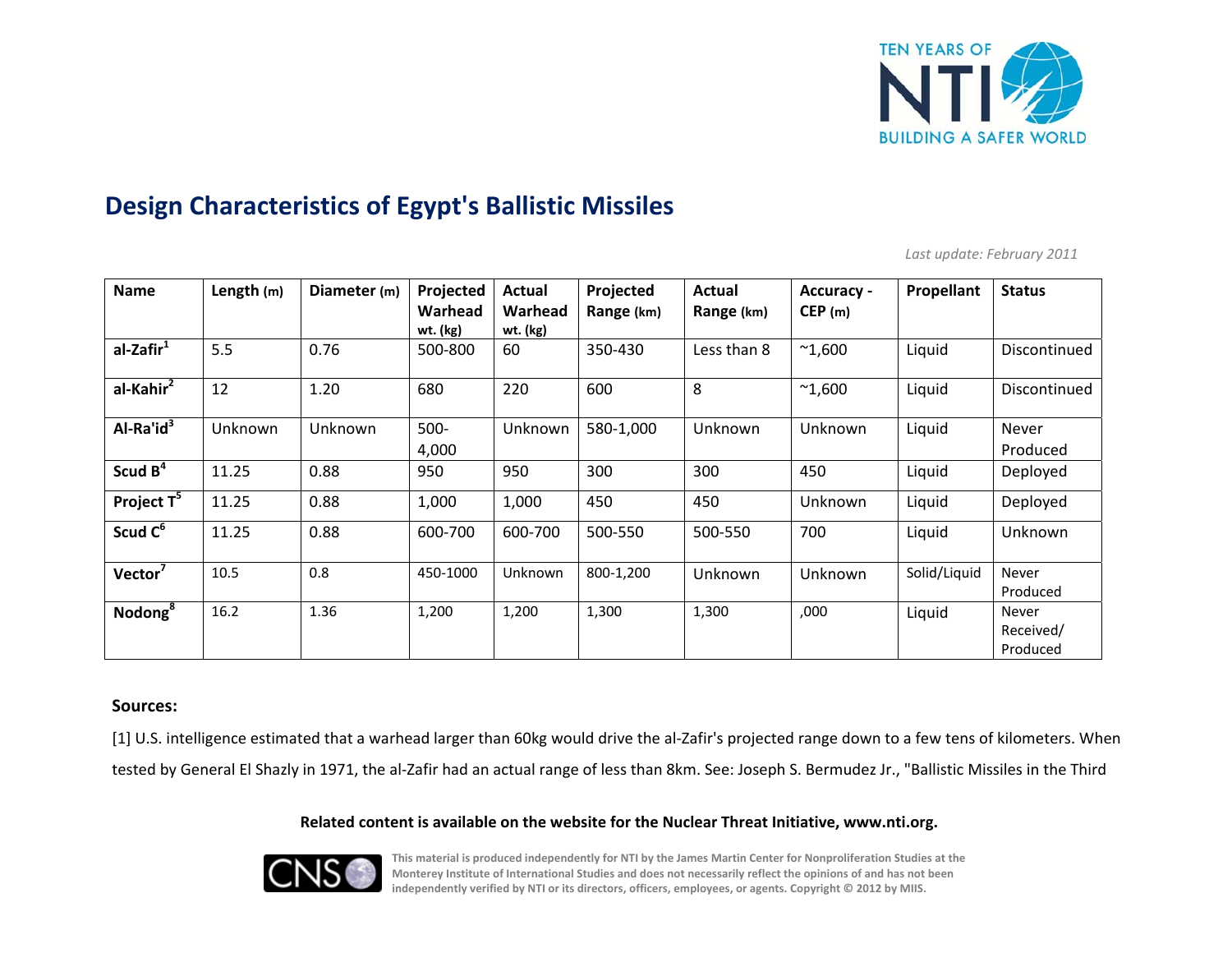

World—Egypt and the 1973 Arab‐Israeli War," Jane's Intelligence Review, 3, no. 12, December 1991, pp. 531‐537; Owen L. Sirrs, Nasser and the Missile Age in the Middle East (London and New York: Routledge, 2006), pp. 46‐47; Saad El Shazly, The Crossing of the Suez (San Francisco: American Mideast Research, 1980) pp. 78‐79.

[2] The "actual warhead weight" is based on U.S. intelligence estimates. Cairo claimed that the al‐Kahir could deliver <sup>a</sup> 680kg warhead over 600km. Later testing by General El Shazly in 1971 disproved this claim. See: Joseph S. Bermudez Jr., "Ballistic Missiles in the Third World—Egypt and the 1973 Arab‐Israeli War," Jane's Intelligence Review, 3, no. 12, December 1991, pp. 531‐537; Owen L. Sirrs, Nasser and the Missile Age in the Middle East (London and New York: Routledge, 2006), pp. 46‐47; Saad El Shazly, The Crossing of the Suez (San Francisco: American Mideast Research, 1980) pp. 78‐79.

[3] Estimated payload and range are from Egyptian propaganda figures. If the missile actually worked, the real payload and range would likely be much smaller. See: Joseph S. Bermudez Jr., "Ballistic Missiles in the Third World—Egypt and the 1973 Arab‐Israeli War," Jane's Intelligence Review, 3, no. 12, December 1991, pp. 531‐537; Owen L. Sirrs, Nasser and the Missile Age in the Middle East (London and New York: Routledge, 2006), pp. 82‐83.

[4] Missilethreat.com, "Scud B/C/D Variants," The Claremont Institute, www.missilethreat.com.

[5] Joseph Cirincione, Jon B. Wolfsthal, and Miriam Rajkumar, Deadly Arsenals: Nuclear, Biological, and Chemical Threats, Second ed.

(Washington, DC: Carnegie Endowment for International Peace, 2005), p. 106; Missilethreat.com, "Scud B/C/D Variants," The Claremont Institute, www.missilethreat.com.

[6] Reducing the payload to an estimated 600‐700kg appears to add extra distance to the Project T variant. See: Joseph S. Bermudez Jr., "Ballistic Missiles in the Third World—Egypt and the 1973 Arab‐Israeli War," Jane's Intelligence Review, 3, no. 12, December 1991, pp. 531‐537; Jon B. Wolfsthal, and Miriam Rajkumar, Deadly Arsenals: Nuclear, Biological, and Chemical Threats, Second ed. (Washington, DC: Carnegie Endowment

## **Related content is available on the website for the Nuclear Threat Initiative, www.nti.org.**



This material is produced independently for NTI by the James Martin Center for Nonproliferation Studies at the Monterey Institute of International Studies and does not necessarily reflect the opinions of and has not been **independently verified by NTI or its directors, officers, employees, or agents. Copyright © 2012 by MIIS.**